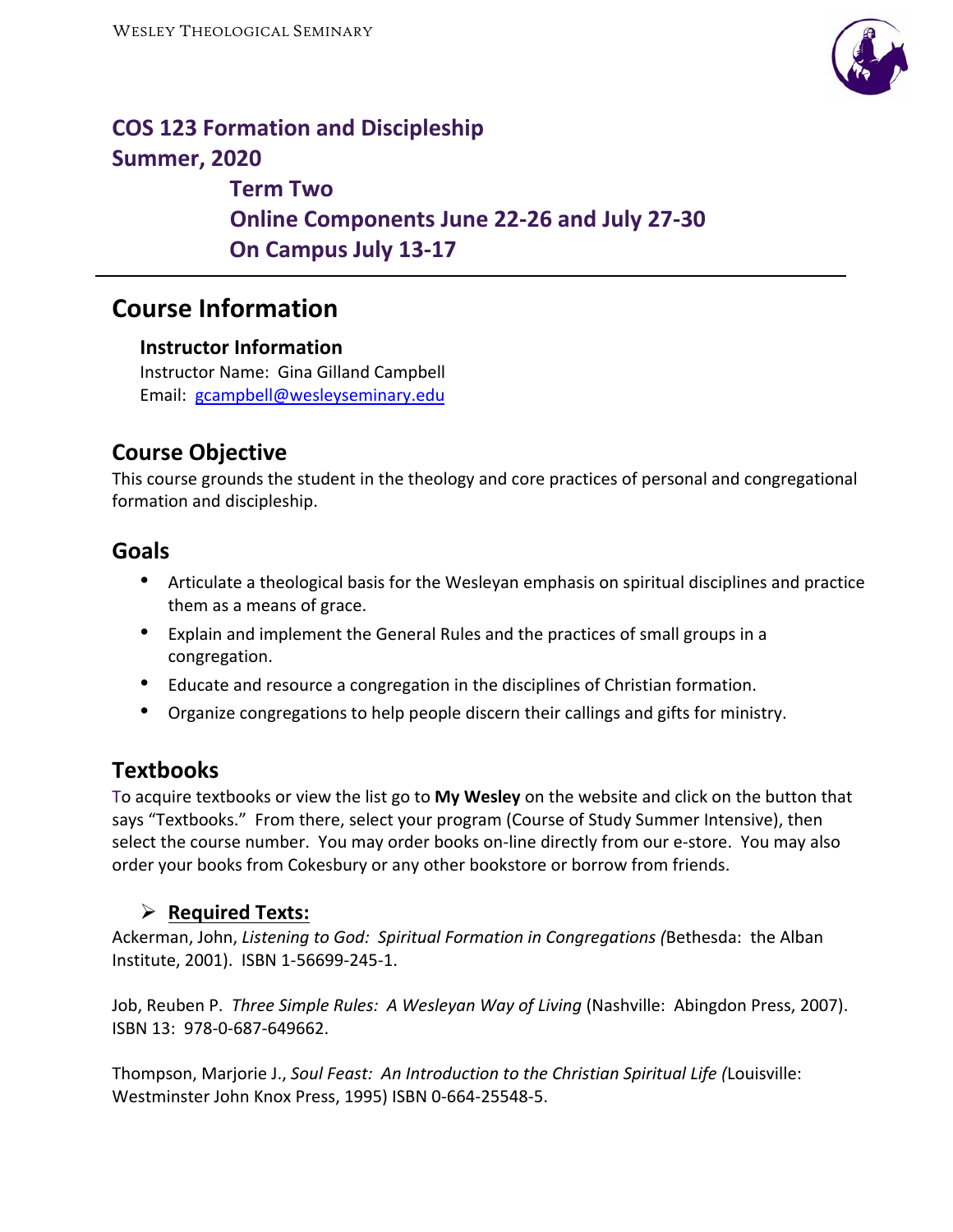## **Supplemental Texts**

 $\triangleright$  These texts are not required. They offer an opportunity to continue some of the work begun in this class for those who wish to go deeper with a particular topic

Berryman, Jerome. *Teaching Godly Play: How to Mentor the Spiritual Development of Children*  (Denver: Morehouse Education Resources, 2000) ISBN 978‐1‐60674‐046‐4.

Matthaei, Sondra Higgins. *Formation in Faith: The Congregational Ministry of Making Disciples*  (Nashville: Abingdon, 2008). ISBN 978‐0‐687‐64973‐0.

Saliers, Don E. *Worship and Spirituality* (Akron: OSL Publications, 1996). ISBN 1‐878009‐27‐3.

Seymour, Jack. *Teaching the Way of Jesus: Educating Christians for Faithful Living* (Nashville: Abingdon Press, 2014) ISBN 978‐1‐4267‐6505‐6.

Wimberly, Anne and Evelyn Park. *In Search of Wisdom: Faith Formation in the Black Church*  (Nashville: Abingdon, 2003) ISBN 978‐0‐687‐06700‐8.

Yaconelli, Mark. *Practicing the Presence of Jesus: Contemplative Youth Ministry* (Grand Rapids: Zondervan, 2006) ISBN 13‐978‐0‐310‐26777‐5.

# **Technical Requirements**

#### **Microsoft Windows 7 or Higher**

- Windows 7, Windows 8, 8.1, or 10
- Intel i3 or faster, CPU and at least 4 GB RAM
- Up-to-date version of any PDF reader (Adobe or FoxIt)
- Up‐to‐date version of Adobe Flash Player
- Up-to-date version of Microsoft Windows Media Player (or other software that can play videos)
- Microsoft Office 2013 or higher (sign up free for students here https://products.office.com/en-us/student/office-in-education)

#### **Mac OS/X**

- Mac OS X 10.11 or newer
- Intel processor and at least 4 GB of RAM
- Up-to-date version of any PDF reader (Adobe or FoxIt)
- Up-to-date version of Adobe Flash Player (or see VLC below to play Adobe Flash FLV/F4V files)
- Up-to-date word processor and presentation package (Mac Office 2016 sign up to get free here https://products.office.com/en-us/student/office-in-education)
- One of the following media players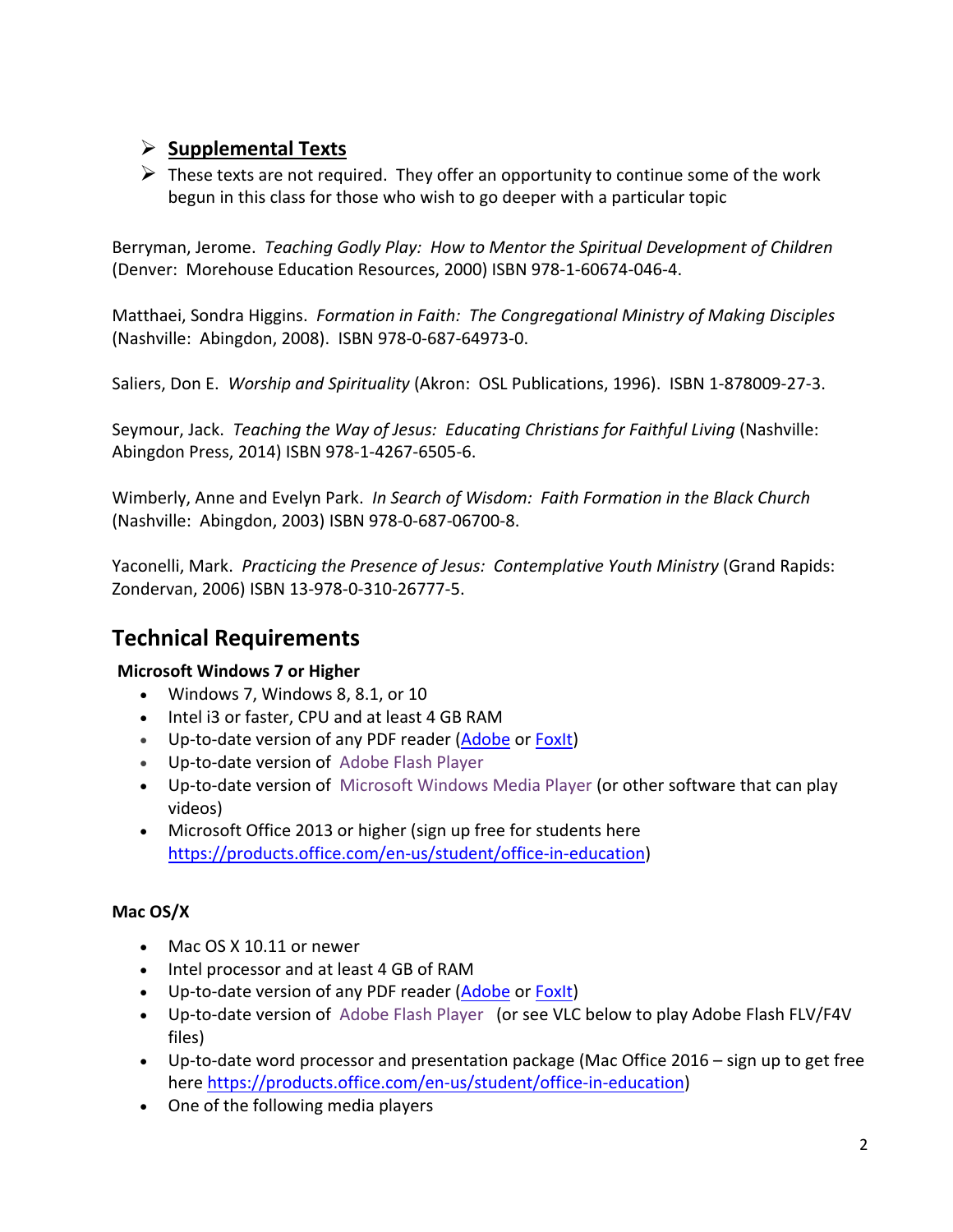- VideoLAN VLC media player
- Up To Date Quick Time

## **Preparation for Online Components**

- **Please note! Students must complete the reading of all the required texts before they begin the online components of this class on June 22.**
- **Please note! Two assignments a prayer practice and the practice of a spiritual discipline ‐‐ require two weeks to complete. These assignments must be completed prior to the online posting for written reflections on these practices due June 24.**

#### **The instructions for these assignments appear in the Course Requirements section below.**

- **Assignment One: Practicing the Cycle of Daily Prayer**
- **Assignment Two: Practicing a Spiritual Discipline**

## **Online Components June 22‐26**

- **Monday, June 22: Orientation, Introductions, and an opening question** 
	- o **Online discussion How does faith come?**
	- o **Further instructions to be posted on Blackboard**
- **Assignment: Complete online "Assessing your Educational Stance" instrument**
- **Tuesday, June 23: Begin Approaches to Christian Learning** 
	- o **Online discussion reflections on your responses to "Assessing your Educational Stance" instrument**
	- o **Online video presentation of 2 approaches to Christian Learning with student comments to be posted online**
- **Wednesday, June 24** 
	- o **Online video presentation of 2 approaches to Christian Learning with student comments to be posted online**
- **Thursday, June 25** 
	- o **Online video presentation of 2 approaches to Christian Learning with student comments to be posted online**
	- **Assignment: Approaches to Christian Learning**
	- **To be posted by July 2.**
	- **Please find the instructions for this assignment in the Course Requirements section below.**
- **Friday, June 26** 
	- o **Online discussion reflecting together on the practice of daily prayer as described by Rueben Job and the practice of a spiritual discipline as described by Marjorie Thompson.**
	- o  **Further instructions to be posted on Blackboard.**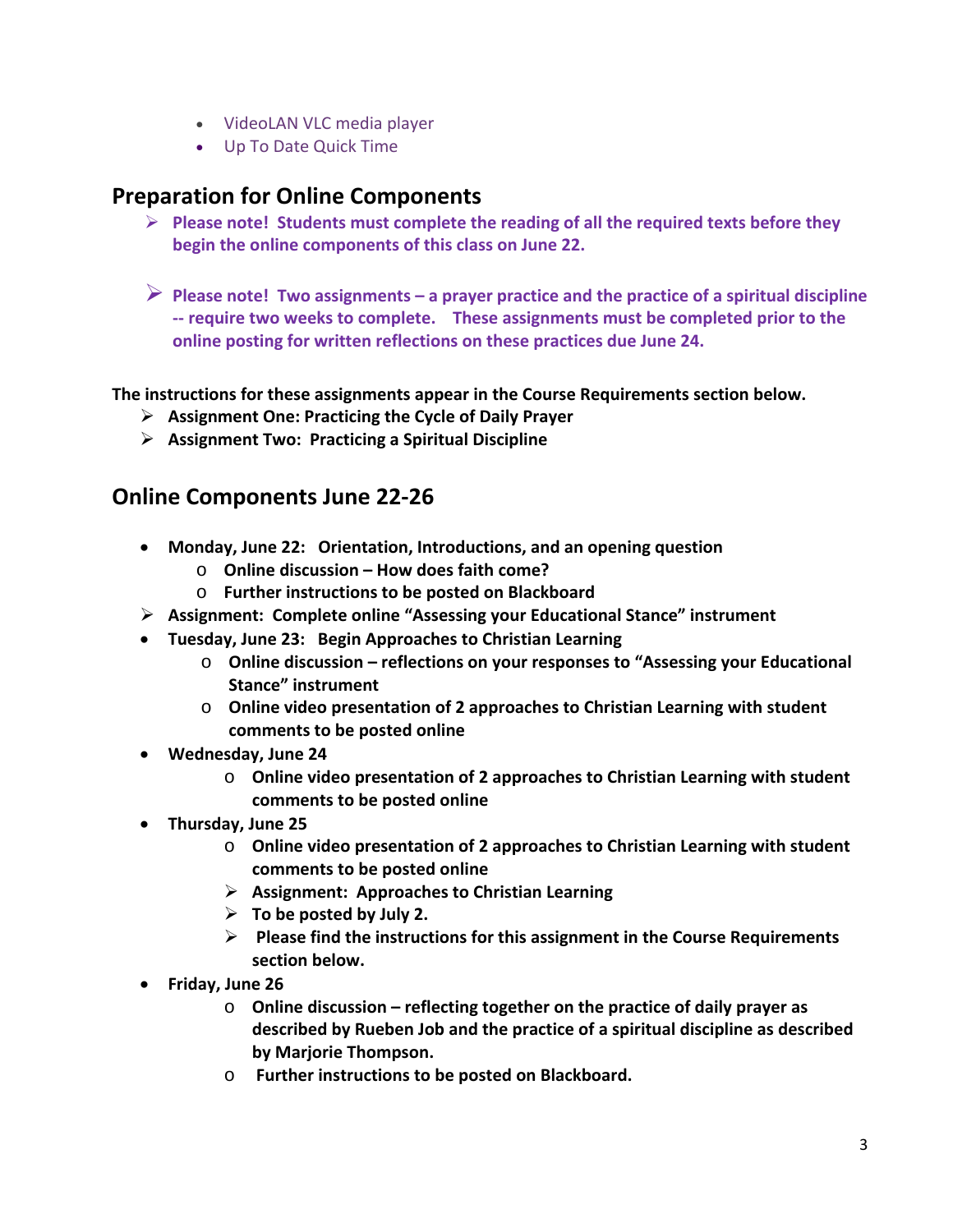# **Topic Outline for In Class Sessions, July 13‐17**

- **Monday, July 13: Faith and Belief; Spirituality and Religion: How do we name our task?** 
	- o **Prayer Practice:** Godly Play
	- o **Review:** *Soul Feast* Chapter 1

*Listening to God,* Chapters 1 and 5; Handout 1

- **Tuesday, July 14: Opening the Word: Scripture and Faith Formation** 
	- o **Prayer Practice:** Lectio Divina
	- o **Review:** *Soul Feast,* Chapters 2 and 3

*Listening to God,* Pages 26‐27; Handout 2

- **Wednesday, July 15: All Life is Prayer: Worship, Sacrament and the Life of Faith** 
	- o **Prayer Practice:** The Prayer Over the Water, The Great Thanksgiving
	- o **Review:** *Soul Feast,* Chapter 4
		- *Listening to God,* Pages 24‐26
- **Thursday, July 16: Following Jesus, Forming Disciples** 
	- o **Prayer Practice:** The Examen
	- o **Review:** *Three Simple Rules,* Chapters 1, 2, and 3 *Soul Feast,* Chapters 5 and 6  *Listening to God,* Chapters 5 and 6; Handout 3
- **Friday, July 17: Life in Congregation: Places of Presence** 
	- o **Prayer Practice:** Lectio Divina
	- o **Review:** *Three Simple Rules,* Preface and Introduction
		- *Soul Feast,* Chapters 8

 *Listening to God,* Appendix A, B, and C; Handout 4

## **Online Components July 28 and July 30**

- **Tuesday, July 28: Evaluation, Final questions, Supporting One Another**
	- o **Prayer Practice:** Naming the gifts
	- o **Further instructions to be posted on Blackboard.**
- **Thursday, July 30: Final assignment due**

### **Course Requirements**

### **Assignments:**

- **Assignment One: Practicing the Cycle of Daily Prayer**
- **3 pages**
- **Post this assignment on Blackboard no later than June 24.** 
	- *Three Simple Rules,* pages 69‐75.
	- For two weeks, follow the cycle of daily prayer as outlined by Bishop Job. Reflect daily on the discipline in writing. Notice what you notice about the shape of this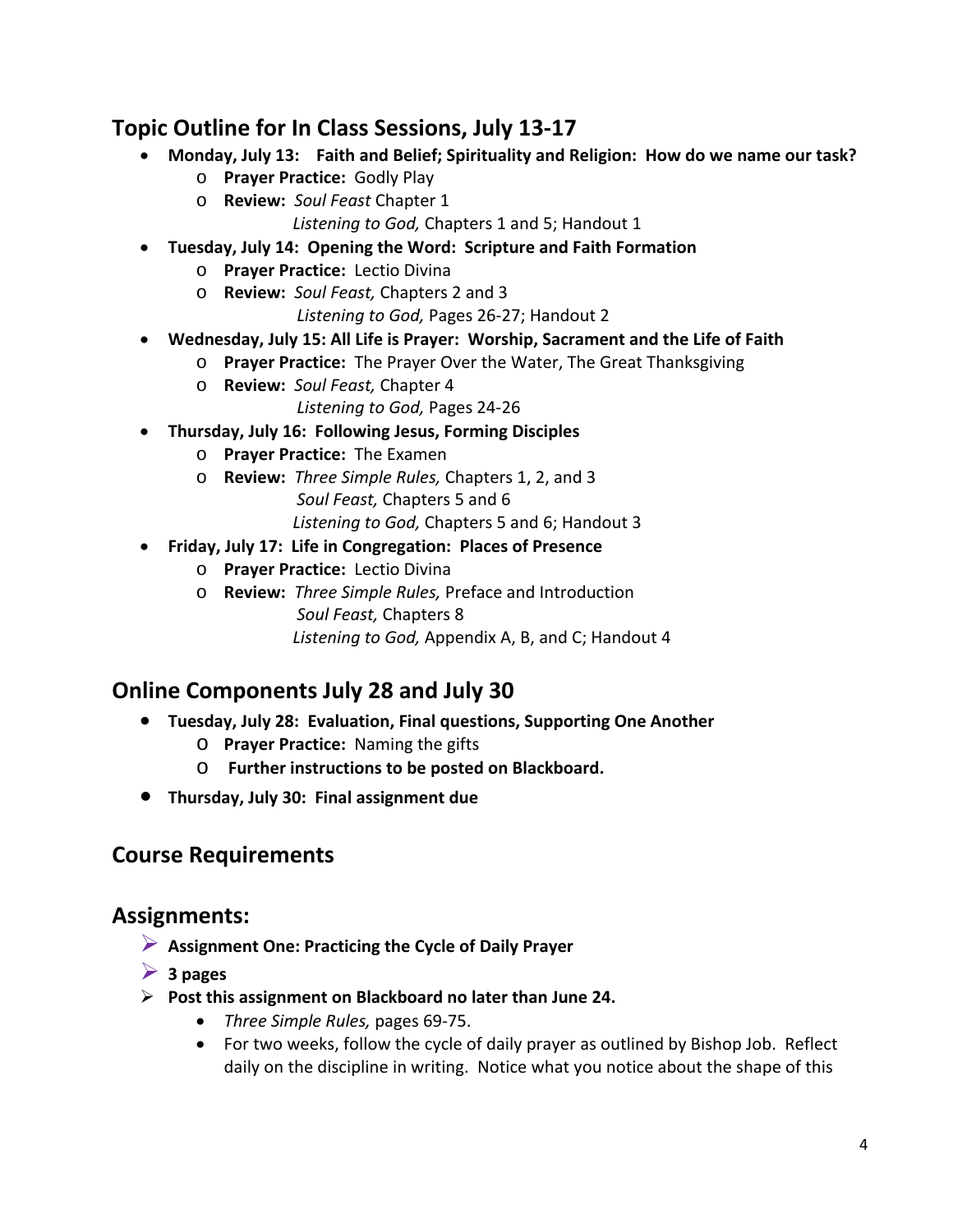prayer. How is it Wesleyan in nature? Does this pattern of praying change anything about the movement of your days?

- Write a reflection to include your experience of praying this way daily, your sense of this way of praying as a means of grace, and thoughts about introducing this discipline to others. 3 pages.
- **Assignment Two: Practicing a Spiritual Discipline**

#### **3 pages**

#### **Post this assignment on Blackboard no later than June 24.**

- *Soul Feast, Chapters 2‐6 in particular*
- Choose one of the spiritual disciplines described by Thompson that is unfamiliar to you, or one with which you have the least experience. She suggests many ‐‐ Lectio Divina, fasting, prayer of examen, prayer of the heart, life review, confession, etc.
- Practice this discipline for two weeks and reflect in writing on your experience. Notice what you notice each day.
- Write a final reflection to include your experience of the practice of this discipline, your sense of this discipline as a means of grace, your sense of this practice as Wesleyan in nature, and thoughts about introducing this discipline to others.
- **Discussion Board**
- **Postings/participation required June 22, 23, 24, 25, 26 and July 28.**
- **Discussion questions will be posted on Blackboard for each day's discussion. Students are expected to post responses each day. Further instructions will follow the posting of the questions. These questions and discussions are designed to explore material that will create a theoretical foundation for our teaching and learning as people of faith. Further, they serve to help the student identify personal preferences for how faith is shared and ways in which they might deepen their understandings and practice of sharing faith.**

#### **Approaches to Christian Learning assignment**

- **3 pages**
- **Post this assignment to Blackboard no later than July 2** 
	- In your own words, summarize and contrast the different models of how people grow in faith. Which of these best fits with your personal experience and your personal leadership in ministry with others? Which of these bests describes the way teaching and learning occur in your ministry setting? (If you serve more than one congregation, please choose one for this exercise.) How might you expand the possibilities for teaching and learning in your congregation? Be specific – what would be different?
- **Daily Reflections**
- $\geq 1$  page
- **Due in class June 23, 24, 25, 26**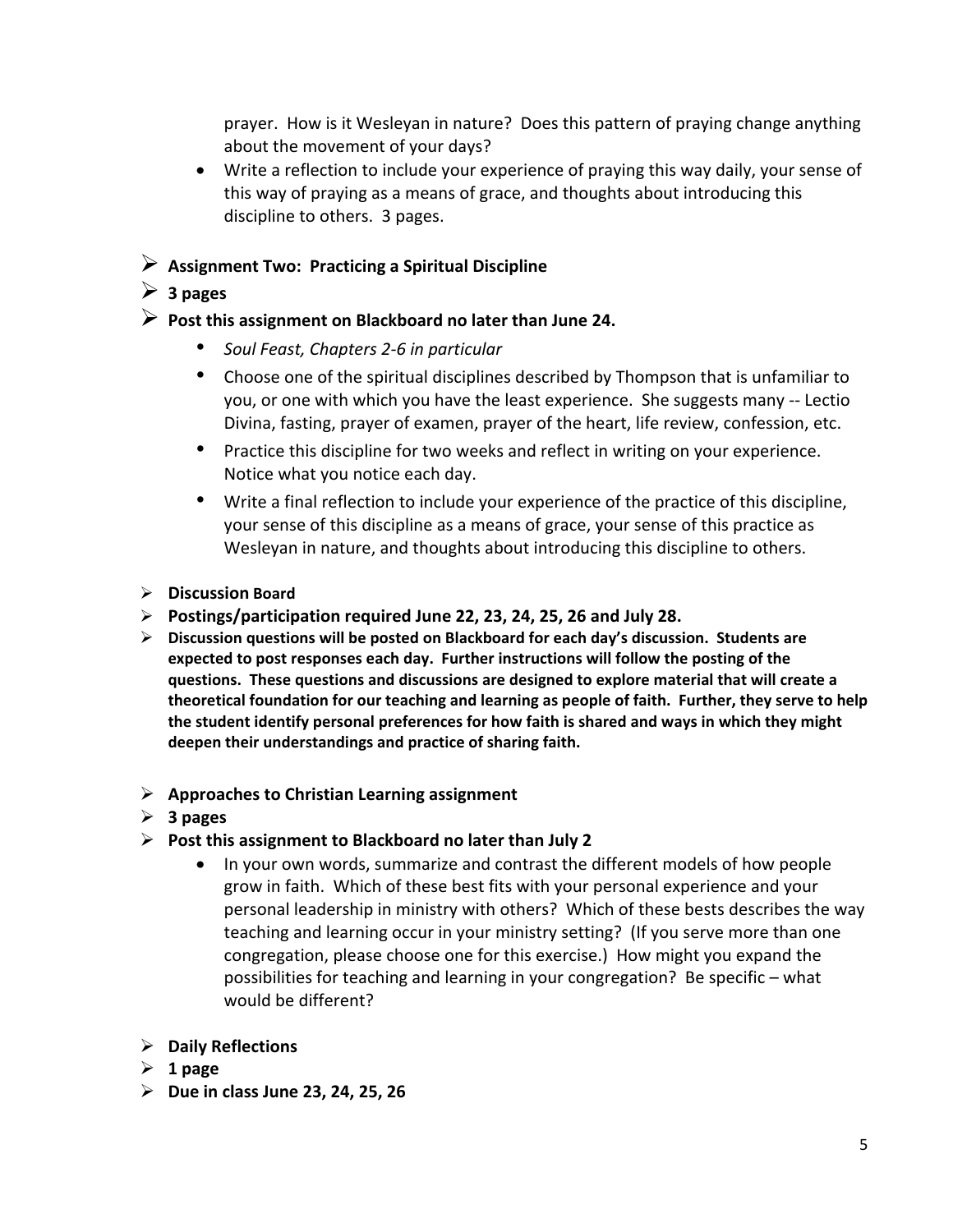#### **Final Paper**

- **6 pages—2 pages each for A, B, and C for a total of 6 pages**
- **Post this assignment to Blackboard no later than July 30** 
	- If we are saved by grace, what is the role of spiritual disciplines? What would you say to a member of your congregation who complains that emphasizing spiritual disciplines such as fasting and prayer is a form of works righteousness?
	- In Chapter 9 of *Soul Feast*, Marjorie Thompson describes the purpose of a rule of life and offers suggestions for creating one's own rule. In *Three Simple Rules*, Rueben Job describes the shape of any faithful Wesleyan Rule of Life. John Ackermann in *Listening to God* adds a congregational or corporate dimension to the rule. Consider your own rule of life. Perhaps you have an informal practice, and have not called that a rule. Perhaps you would like to make adjustments in your rule or the way you practice your rule in light of this class. Perhaps you have no practice and would like to shape a rule for yourself. In light of our readings and class time together, describe and/or create your rule of life. Be intentional in giving it a Wesleyan shape. Speak to the way each part of your rule serves to deepen your life in faith. Note the challenges you believe you will face in following your rule and the gifts you receive from the practices you have chosen.
	- In Appendix C of *Listening to God,* John Ackermann offers 4 exercises for groups and churches to assist them as they seek to move more deeply into a life with God. Choose one of these exercises that you believe would be most likely to open a new level of conversation and relationship between your congregation and God; between the congregation and you as pastor; between congregational members themselves. Based on class reading and experience, why have you chosen to move in this direction? Does it represent a new approach to Christian learning for your congregation? How will it challenge the congregation, based on your experience with them? How will it challenge you to lead differently? How will you work on your own presence in order to hold open new space for yourself and others to have a deeper meeting with God?

## **Attendance/Absences**

Please note that due to the nature of this hybrid class, there will be no excused absences.

#### **Graded Activities/Assignments**

Written assignments shall be double‐spaced with one‐inch margins and 12 point font (Times New Roman or Calibri).

#### **Assignments**

| Daily prayer reflection       | 10 |
|-------------------------------|----|
| Spiritual Practice reflection | 10 |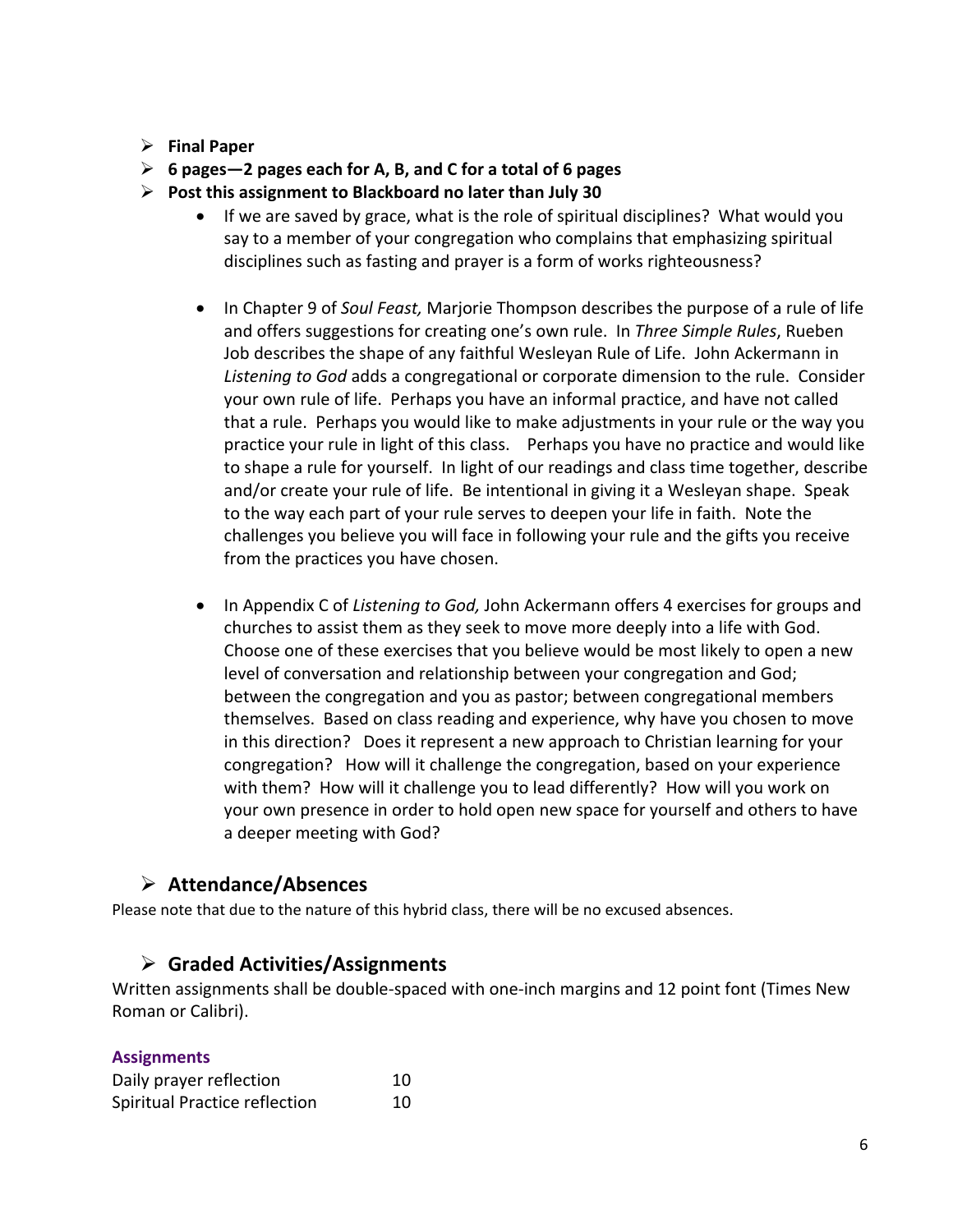| Learning Approaches         | 20 |  |  |
|-----------------------------|----|--|--|
| Daily reflections           | 15 |  |  |
| <b>Final Paper</b>          | 25 |  |  |
| <b>Online Participation</b> | 20 |  |  |

### **GradIng**

The instructor assumes that everyone in the class is capable of the work required to receive a "B" grade for each assignment. The following interpretations of the meaning of grade have been developed to help class members review their work to identify strengths and problems.

A "B" means that the basic elements of the assignment have been faithfully included, the argument is internally coherent, and clearly articulated.

A "B+" means the assignment is also well crafted.

An "A‐"means that the assignment is not only well crafted, but it also probes the issues with considerable insight.

An "A" means the assignment is well crafted, reveals considerable insight, and moves beyond the range of the student's prior knowledge to begin to construct new perspectives and meanings for the subject. In other words, it shows the student's imagination at work; it has a creative edge.

A "C+" means that the assignment lacks clarity or focus, tends to reveal more the writer's opinions than the results of the writer's analysis, and lacks reflective insight into the issues being discussed.

A "C" means that the assignment does not move beyond the reporting of information from readings and/or class discussions to engaging them with issues being discussed; it may indicate inappropriate or misuse of data and readings.

A "C‐"means that despite some moments of focused discussion and insight, major gaps exist in the development of the argument or discussion.

An "F" means the individual needs to see me immediately.

### **Late Assignments**

**Grades will be reduced a step (e.g. from B to a B‐) for assignments handed in after the start of class,** and a full letter grade for any assignments 24 hours past due. Assignments over 48 hours past due will be lowered two letter grades. We need to talk if an assignment is over 72 hours past due. Please note only two unexcused absences are allowed before grade is lowered one step.